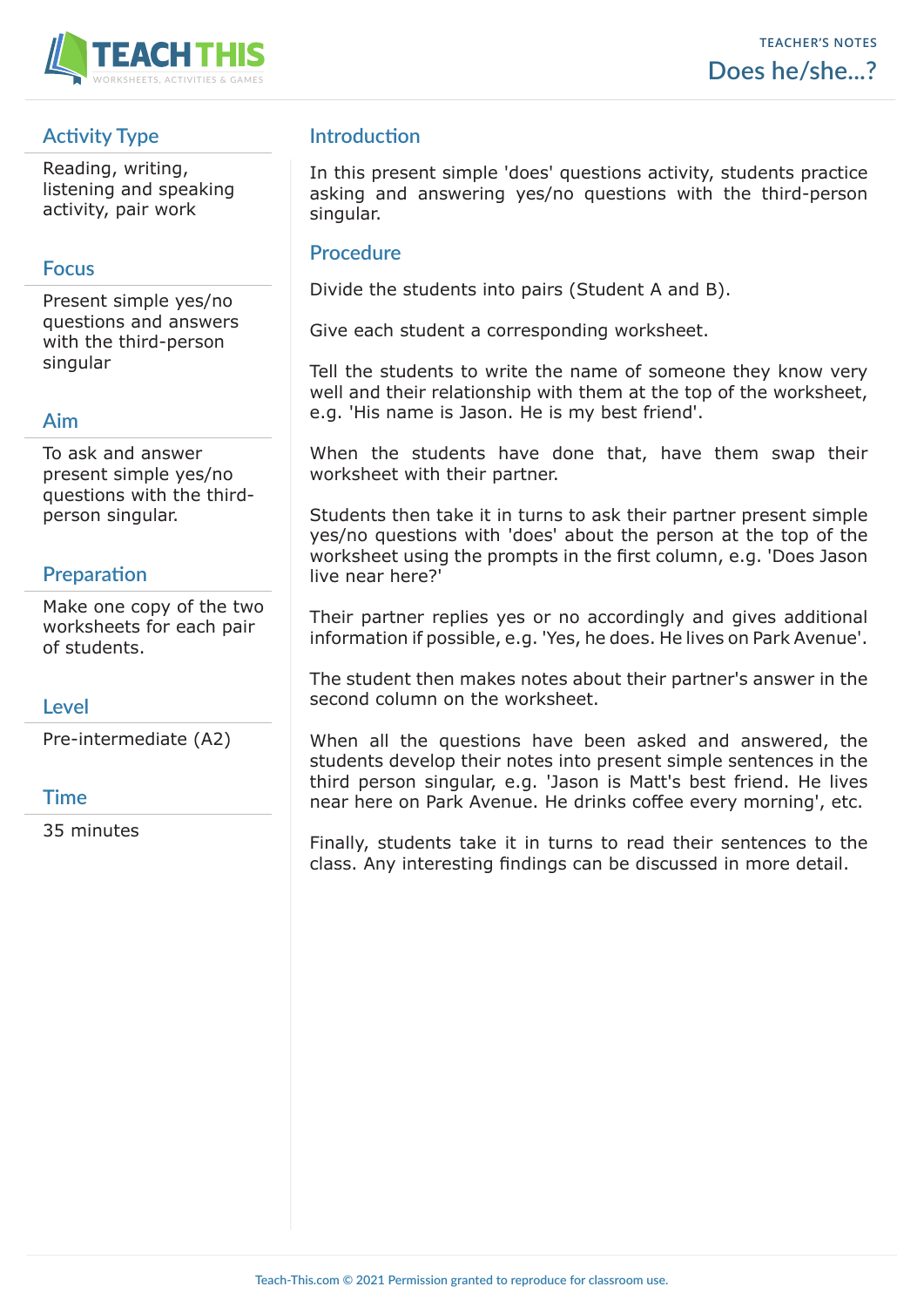



|  | Does he/she? |  |
|--|--------------|--|



 **Useful language**:

Does (Emma) live...? Yes, he/she does. He/She lives... Does he/she drink...? No, he/she doesn't. He/She drinks... Does he/she play...? I'm not sure. / I don't know.

| He/She is my |
|--------------|
| <b>Notes</b> |
|              |
|              |
|              |
|              |
|              |
|              |
|              |
|              |
|              |
|              |
|              |
|              |
|              |
|              |
|              |

T